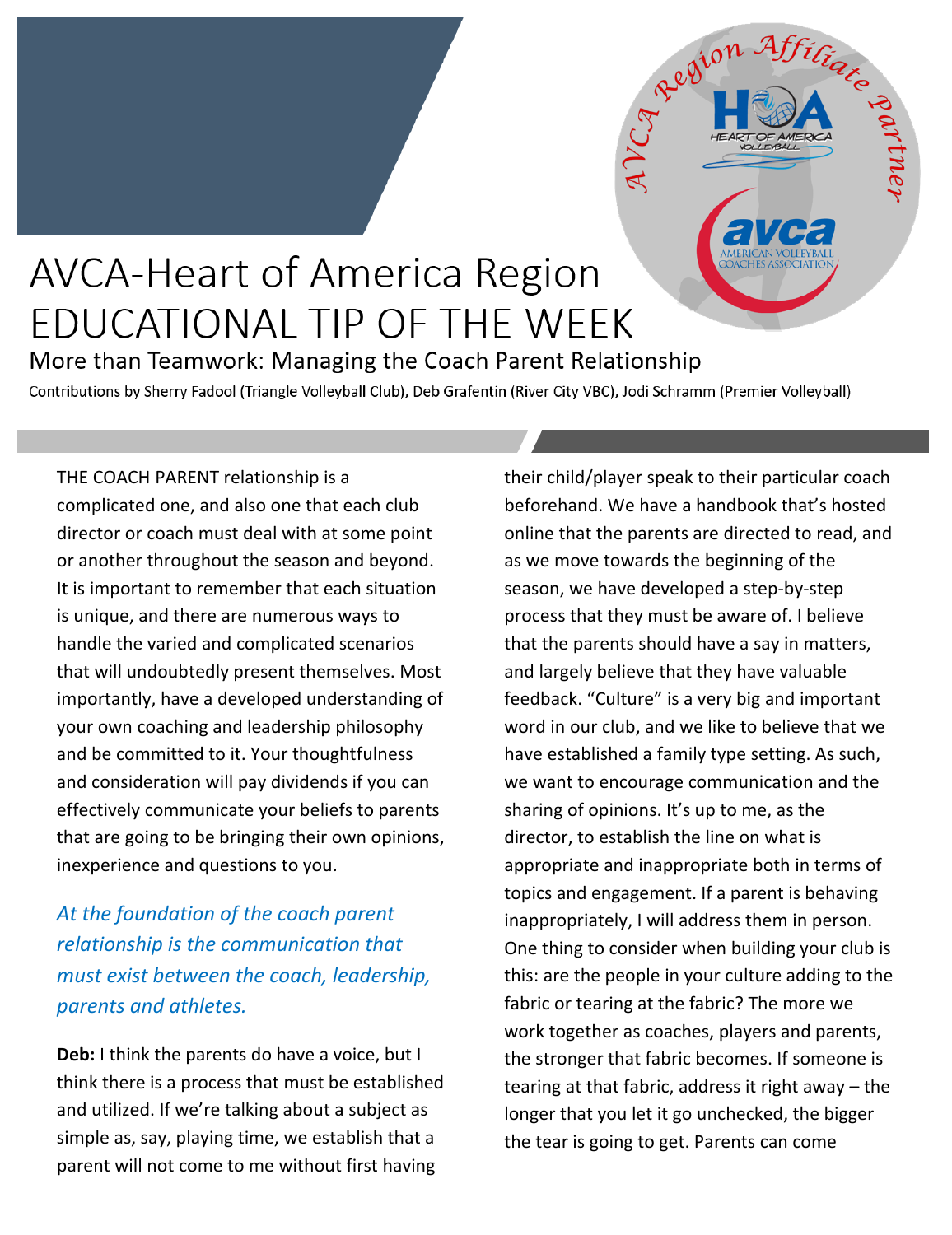directly to me, but if they haven't first worked their way through our checklist, we'll send them to speak with the appropriate coach.

**Jodi:** I'm a believer that if you've signed up for something as intensive as our training program, hopefully you've done your homework and know what to expect. If you're going to invest in something like participating in a volleyball club, ideally you've done the research and are willing to trust the folks that are making this into a profession. We have a zero-input policy when it comes to parental involvement. It doesn't always make us the most popular or attractive club for people to play for, but at the same time, we attract the types of players that want to buy in to our approach and flourish. Though we encourage our players to address playing time concerns with the coaches, with our younger athletes, it isn't always as productive as they often cannot articulate their wants/needs, and in that case we will entertain questions from their parents.

**Sherry:** Our parent culture is a huge part of our overall club culture. Parents are just part of the deal. As a director or coach, you've asked for access to two of the most important things in their life: their wallet and their child. You aren't going to get that without them having some opinions. The reality is that you can have policies and rulebooks, but people are going to step out of line. The more that we can do to help our coaches establish proper communication with parents, the more effectively you can engage them as a partner. It helps you as a coach and a club director when the parents understand what you're doing, why you're doing and how you're going about it. That way, they can have your back when they're in the car on the way home and the athlete is

complaining about playing time. We have a process that begins at tryouts wherein we engage, educate and attempt to build a positive interaction with our parents and coaches. Some coaches take to this naturally, but many are afraid of engagement, particularly negative interactions. We have to help our coaches get to some level of comfort so that they can have a positive team dynamic and reach greater success during the season.

*One of the biggest issues that affect coaches and parents at the club level is the distribution of playing time. Often, playing time is handled differently at the various age levels. Parents at all levels will become involved in the playing time situation, given the opportunity.* 

**Deb:** Different ages require different approaches. The younger the player, the more you want to consider opportunities for everyone to have equal playing time. The challenge here is that volleyball isn't inherently a "timed" sport. Do you sub, do you hold off? And how many parents at this early stage in the career even understand what the substitution rules are? Hopefully, at the older stages, you and your coaching staff have already communicated what the overall goal is. Is the goal to win, or is the goal to maximize playing time opportunities? If you don't know the goal, you can't answer that question, and managing those interactions will be difficult. Before interacting with a parent regarding playing time, have all of the information possible so you can be upfront about exactly why a particular player is getting the playing time that they are. Each player needs to feel valued when they come into your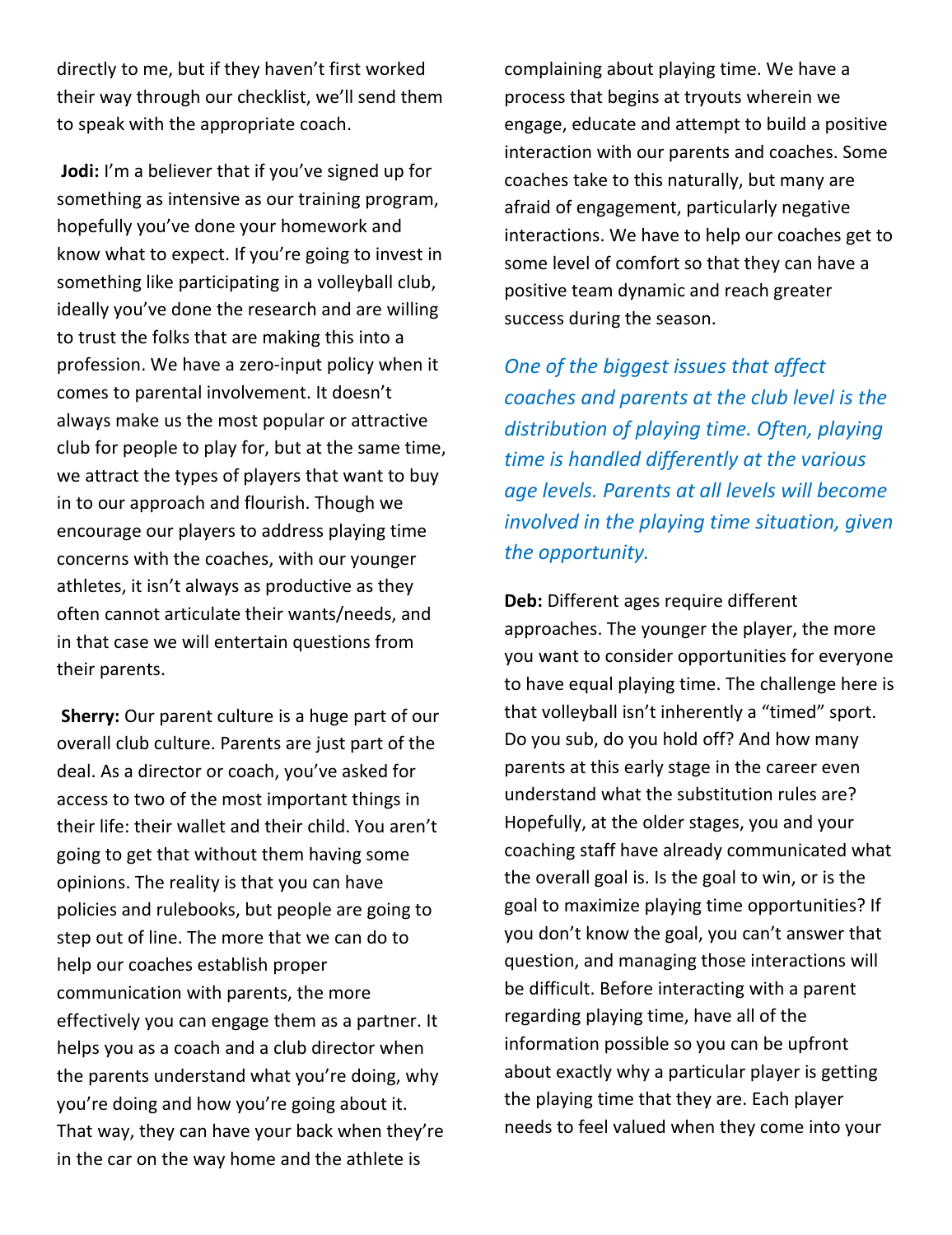gym and understanding their playing time situation plays a big factor in that.

**Jodi:** When you have a no approach style of managing your club and teams, things need to be handled a little differently. We state right upfront what our philosophy and goals truly are. Do we want to win, develop fully, travel and have fun, develop players for certain positions and schools? Whatever our goal, we have to stick to it from day one all the way to the end of the season. If you tell everyone they'll get playing time – coach it that way. We keep basic stats and evaluate at the end of a weekend, looking at how often players got into the match. We also try to manage the schedule so that we're finding situations where we can make sure to play everyone as well as events where we play stronger lineups. Many smaller issues can be alleviated through strong management – such as making sure better players don't feel underused, etc. Playing time must also be managed from an overuse perspective. If you're playing a long season, even the most talented players shouldn't be playing more than 70%, especially considering the surfaces. When you factor in training and match hours, it is crucial to minimize risk of injury and make parents aware of the potential negative impact that overuse can have – there's value in not playing all of the time.

**Sherry:** We do try to play at the highest level possible in our club. What we tell our coaches when picking their roster (we have rosters of 10 instead of 12), is that we emphasize that everyone is to have a role, understand what that role is, and how they can affect their standing on the roster. We spend a lot of time instilling in our coaches the value that comes from a positive team dynamic. Having someone on the

floor that bench that's upset and complaining because they aren't playing can counteract each other.

*Our experience has shown that the concept of fair playing time has different meaning to coaches, parents and athletes. Disparate views on what constitutes fair playing time are the most common source of athlete and/or parent frustration in youth sports.* 

A big part of the parental involvement is educational – for example, we'll find that a parent had no idea what a back-row player and a middle blocker were, or didn't understand rotations, and at the end of the conversation they'll have a better understanding of how the sport works and leave happier. In our club, every playing time discussion is held by appointment only. It cannot happen before, during or after any practice or competition. Our goal in these interactions is to always reach a positive outcome. Nobody wants frustration to lead to quitting. We don't label parents with playing time issues as problems or helicopter parents – they may just simply not understand the situation clearly. If we see parent behavior of any sort that we think of as detrimental to the athlete, we will proactively contact the parent and try to bring them in for a meeting. Oftentimes overbearing parents, in an effort to help their child, end up hurting their development in more ways than simply on the court. At the start of the season, beginning with tryouts, we're initiating parents into our culture. We have a mandatory parents' orientation that must be attended, even if the parents have been in our program for seven years. We engage with them to proactively address any issues or concerns that may come up. We know